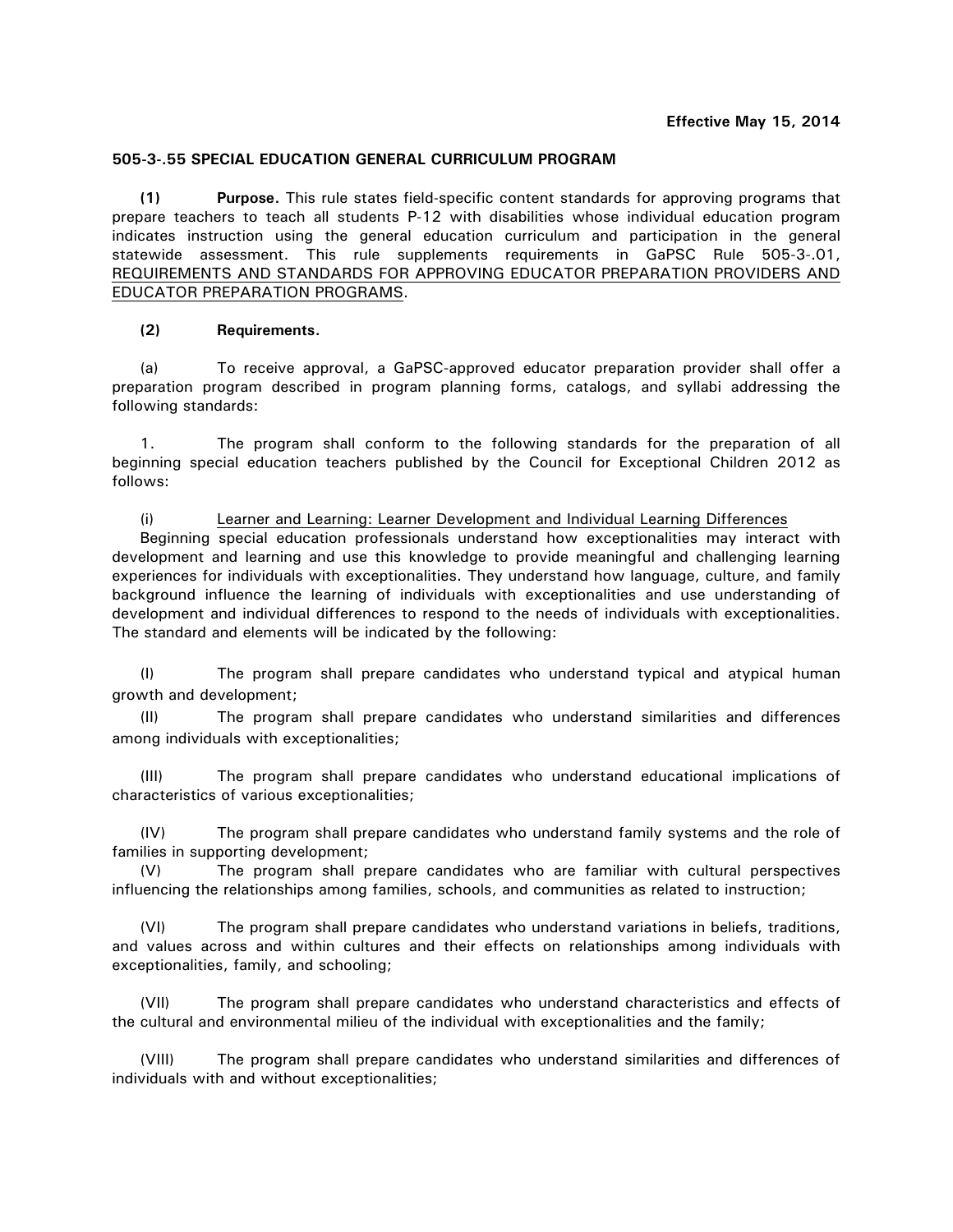(IX) The program shall prepare candidates who understand effects of various medications on individuals with exceptionalities;

(X) The program shall prepare candidates who understand the effects an exceptional condition(s) can have on an individual's life;

(XI) The program shall prepare candidates who understand the impact of individuals with exceptionalities' academic and social abilities, attitudes, interests, and values on instruction and career development;

(XII) The program shall prepare candidates who can demonstrate differing ways of learning of individuals with exceptionalities, including those from culturally diverse backgrounds and strategies for addressing these differences;

(XIII) The program shall prepare candidates who can demonstrate the effects of cultural and linguistic differences on growth and development;

(XIV) The program shall prepare candidates who understand the characteristics of one's own culture and use of language and the ways in which these can differ from other cultures and uses of languages;

(XV) The program shall prepare candidates who understand ways of behaving and communicating among cultures that can lead to misinterpretation and misunderstanding;

(XVI) The program shall prepare candidates who understand etiology and diagnosis related to various theoretical approaches;

(XVII) The program shall prepare candidates who understand the impact of sensory impairments, physical and health exceptionalities on individuals, families, and society;

(XVIII) The program shall prepare candidates who understand etiologies and medical aspects of conditions affecting individuals with exceptionalities;

(XIX) The program shall prepare candidates who understand psychological and socialemotional characteristics of individuals with exceptionalities;

(XX) The program shall prepare candidates who understand common etiologies and the impact of sensory exceptionalities on learning and experience;

(XXI) The program shall prepare candidates who understand types and transmission routes of infectious disease;

(XXII) The program shall prepare candidates who understand complications and implications of medical support services;

(XXIII) The program shall prepare candidates who understand the impact of exceptionalities on auditory and information processing skills;

(XXIV) The program shall prepare candidates who understand the impact of multiple disabilities on behavior;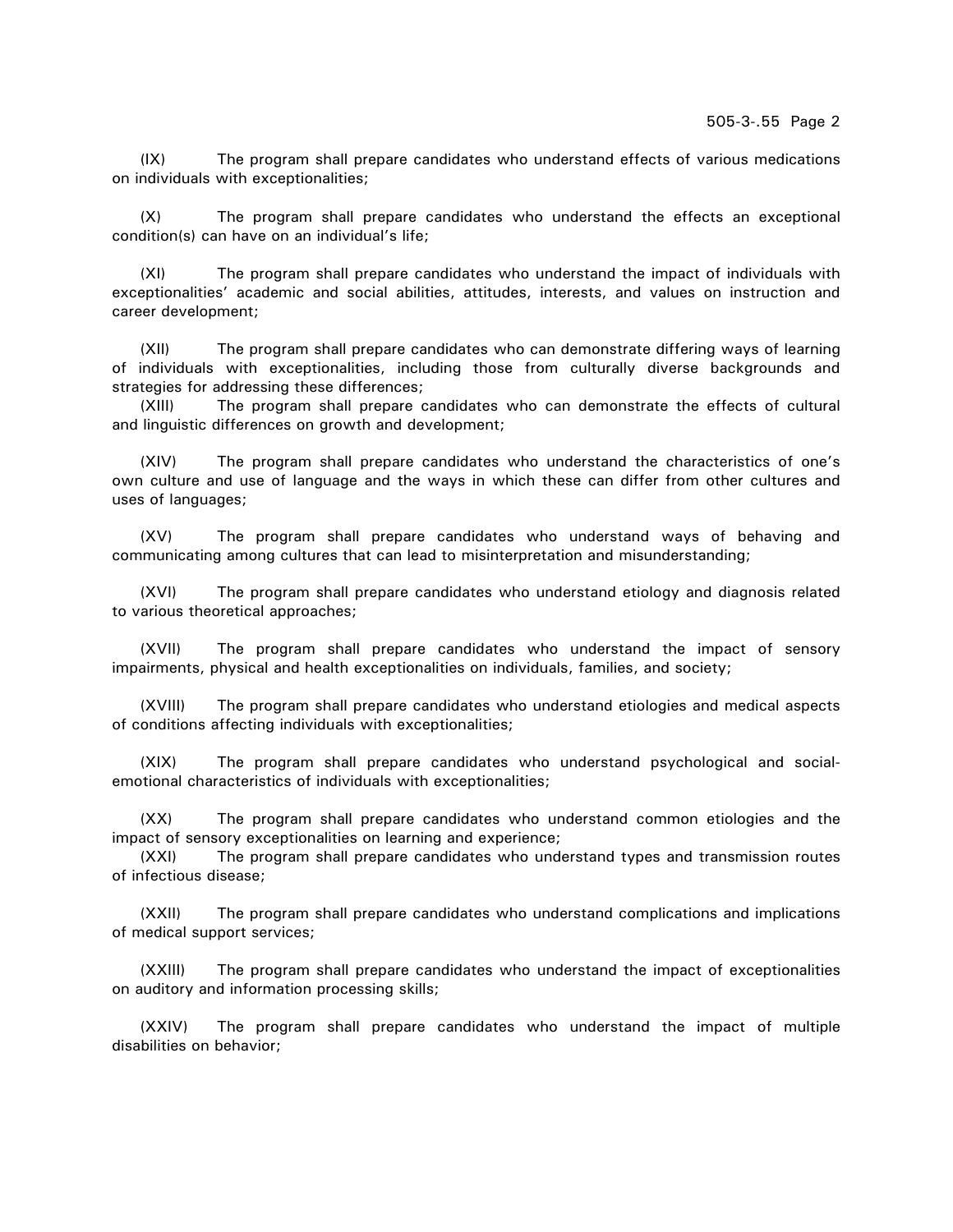(XXV) The program shall prepare candidates who understand the impact of language development and listening comprehension on academic and non-academic learning of individuals with exceptionalities;

(XXVI) The program shall prepare candidates who understand the communication and social interaction alternatives for individuals who are nonspeaking;

(XXVII) The program shall prepare candidates who understand typical language development and how that may differ for individuals with learning exceptionalities; and

(XXVIII) The program shall prepare candidates who are skilled in relating levels of support to the needs of the individual.

### (ii) Learning Environments

Beginning special education professionals create safe, inclusive, culturally responsive learning environments so that individuals with exceptionalities become active and effective learners and develop emotional well-being, positive social interactions, and self-determination. They collaborate with general educators and other colleagues to create safe, inclusive, culturally responsive learning environments to engage individuals with exceptionalities in meaningful learning activities and social interactions. Beginning special education professionals use motivational and instructional interventions to teach individuals with exceptionalities how to adapt to different environments. They know how to intervene safely and appropriately with individuals with exceptionalities. The standard and elements will be indicated by the following:

(I) The program shall prepare candidates who understand the demands of learning environments;

(II) The program shall prepare candidates who understand basic classroom management theories and strategies for individuals with exceptionalities;

(III) The program shall prepare candidates who understand effective management of teaching and learning;

(IV) The program shall prepare candidates who understand teacher attitudes and behaviors that influence behavior of individuals with exceptionalities;

(V) The program shall prepare candidates who understand social skills needed for educational and other environments;

(VI) The program shall prepare candidates who are aware of strategies for crisis prevention and intervention;

(VII) The program shall prepare candidates who are aware of strategies for preparing individuals to live harmoniously and productively in a culturally diverse world;

(VIII) The program shall prepare candidates who understand ways to create learning environments that allow individuals to retain and appreciate their own and each other's respective language and cultural heritage;

(XIX) The program shall prepare candidates who understand ways cultures are negatively stereotyped;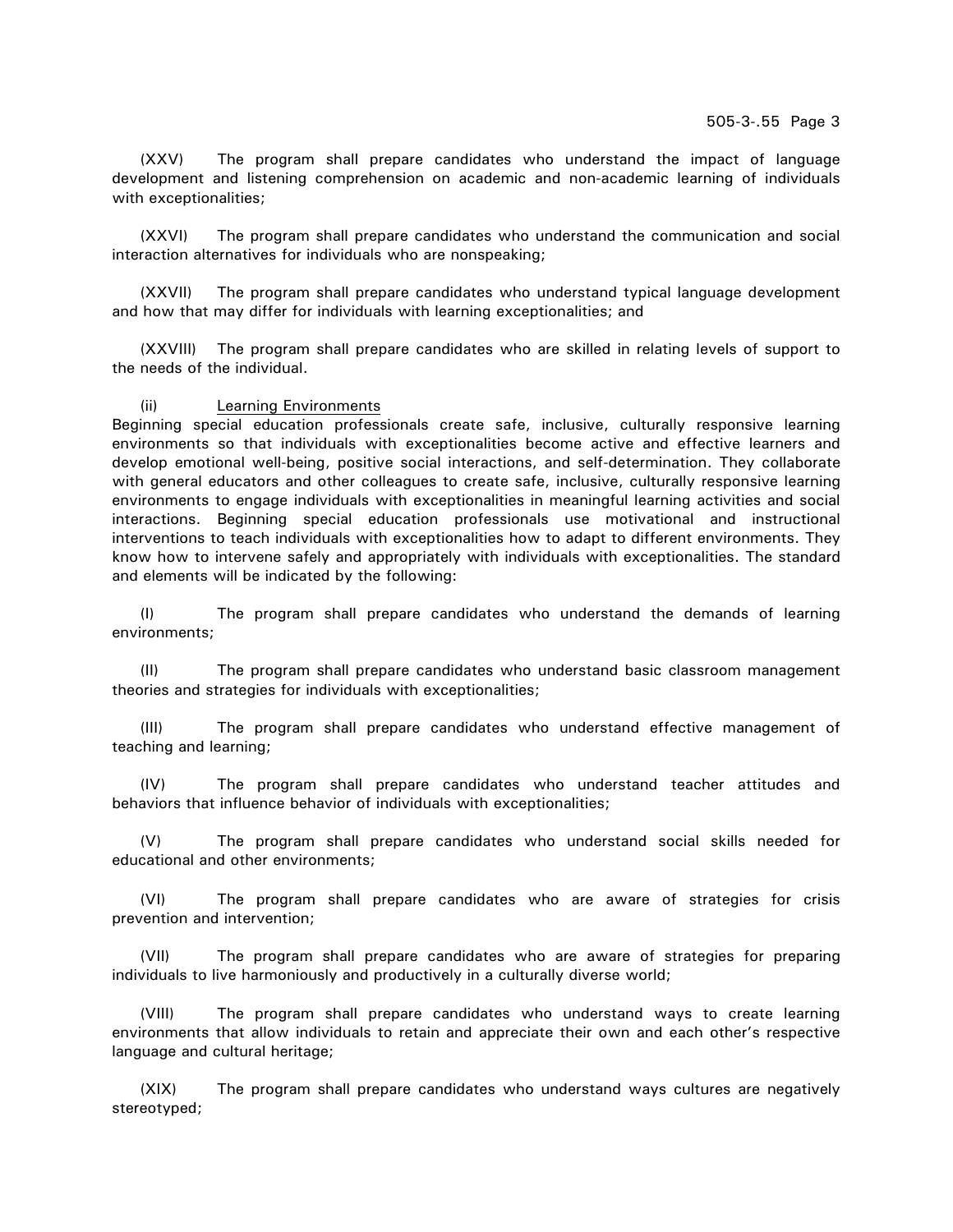(X) The program shall prepare candidates who understand strategies used by diverse populations to cope with a legacy of former and continuing racism;

(XI) The program shall prepare candidates who understand barriers to accessibility and acceptance of individuals with exceptionalities;

(XII) The program shall prepare candidates who understand adaptation of the physical environment to provide optimal learning opportunities for individuals with exceptionalities;

(XIII) The program shall prepare candidates who understand methods for ensuring individual academic success in one-to-one, small-group and large-group settings;

(XIV) The program shall prepare candidates who create a safe, equitable, positive, and supportive learning environment in which diversities are valued;

(XV) The program shall prepare candidates who identify realistic expectations for personal and social behavior in various settings;

(XVI) The program shall prepare candidates who identify supports needed for integration into various program placements;

(XVII) The program shall prepare candidates who design learning environments that encourage active participation in individual and group activities;

(XVIII) The program shall prepare candidates who modify the learning environment to manage behaviors;

(XIX) The program shall prepare candidates who use performance data and information from all stakeholders to make or suggest modifications in learning environments;

(XX) The program shall prepare candidates who establish and maintain rapport with individuals with and without exceptionalities;

(XXI) The program shall prepare candidates who teach self-advocacy;

(XXII) The program shall prepare candidates who create an environment that encourages self-advocacy and increased independence;

(XXIII) The program shall prepare candidates who use effective and varied behavior management strategies;

(XXIV) The program shall prepare candidates who use the least intensive behavior management strategy consistent with the needs of the individual with exceptionalities;

(XXV) The program shall prepare candidates who design and manage daily routines;

(XXVI) The program shall prepare candidates who organize, develop, and sustain learning environments that support positive intra-cultural and intercultural experiences;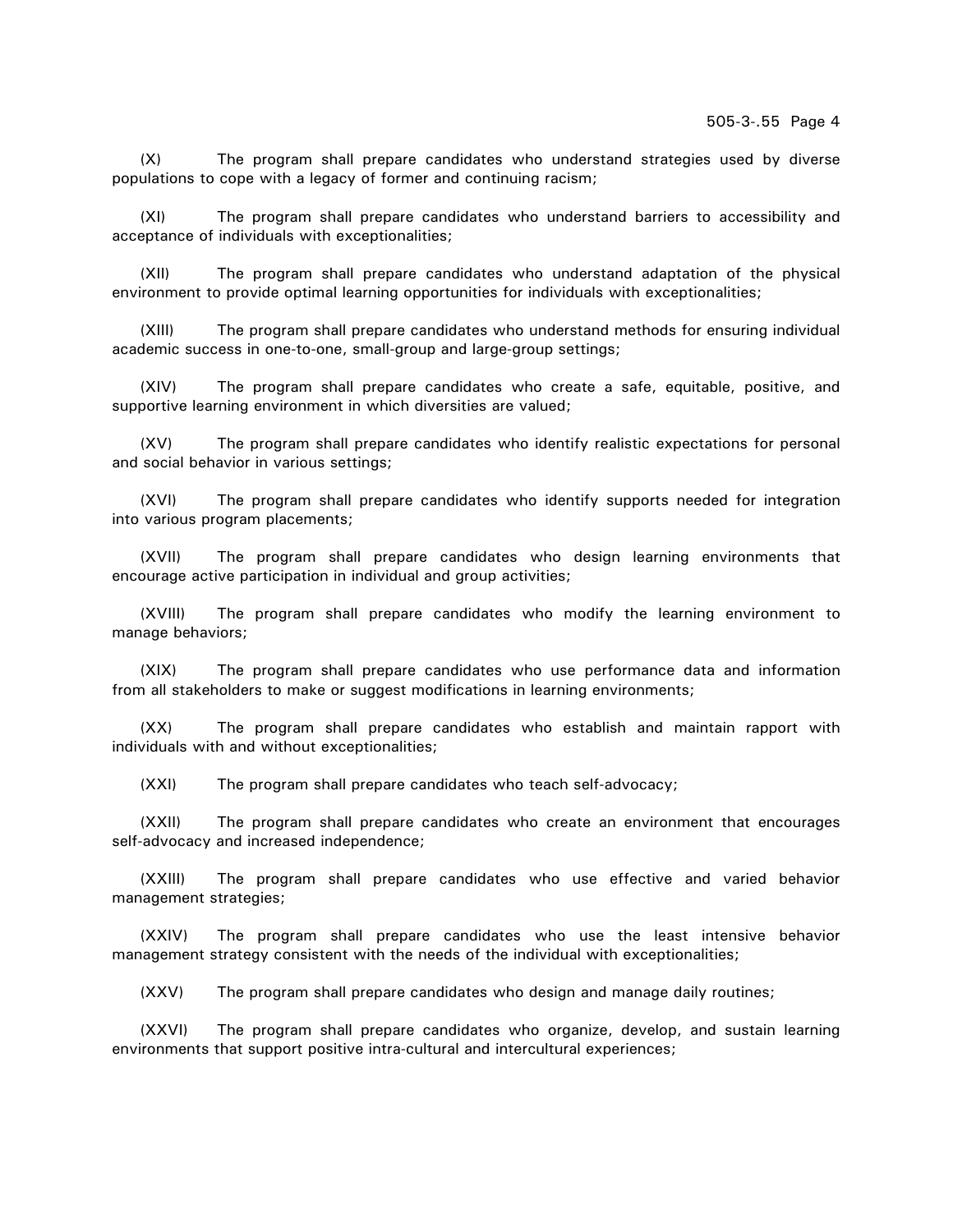(XXVII) The program shall prepare candidates who mediate controversial intercultural issues among individuals with exceptionalities within the learning environment in ways that enhance any culture, group, or person;

(XXVIII) The program shall prepare candidates who structure, direct, and support the activities of Para-educators, volunteers, and tutors;

(XXIX) The program shall prepare candidates who use universal precautions;

(XXX) The program shall prepare candidates who provide instruction in community-based settings;

(XXXI) The program shall prepare candidates who use and maintain assistive technologies;

(XXXII) The program shall prepare candidates who plan instruction in a variety of educational settings;

(XXXIII) The program shall prepare candidates who teach individuals with exceptionalities to give and receive meaningful feedback from peers and adults;

(XXXIV) The program shall prepare candidates who use skills in problem solving and conflict resolution; and

(XXXV) The program shall prepare candidates who establish a consistent classroom routine for individuals with exceptionalities.

### (iii) Curricular Content Knowledge

Beginning special education professionals use knowledge of general and specialized curricula to individualize learning for individuals with exceptionalities. They understand the central concepts, structures of the discipline and tools of inquiry of the content areas they teach and can organize this knowledge, integrate cross-disciplinary skills and develop meaningful learning progressions for individuals with exceptionalities. Beginning special education professionals understand and use general and specialized content knowledge for teaching across curricular content areas to individualize learning for individuals with exceptionalities and can modify general and specialized curricula to make them accessible to individuals with exceptionalities. The standard and elements will be indicated by the following:

(I) The program shall prepare candidates who understand theories and research that form the basis of curriculum development and instructional practices;

(II) The program shall prepare candidates who understand scope and sequences of general and special curricula;

(III) The program shall prepare candidates who understand national, state or provincial, and local curricula standards;

(IV) The program shall prepare candidates who understand technology for planning and managing the teaching and learning environment;

(V) The program shall prepare candidates who identify and prioritize areas of the general curriculum and accommodations for individuals with exceptionalities; and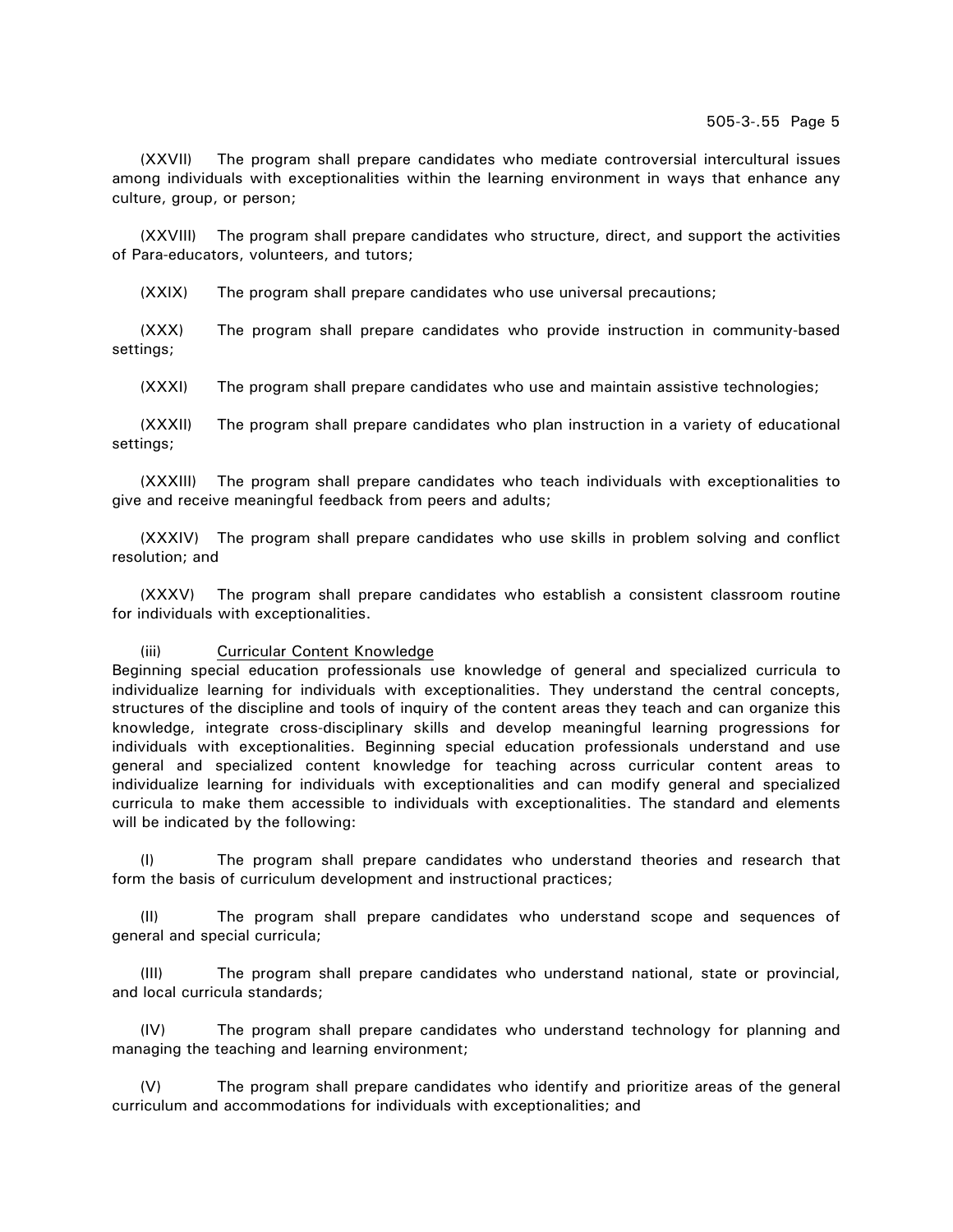(VI) The program shall prepare candidates who integrate affective, social, and life skills with academic curricula.

## (iv) Assessment

Beginning special education professionals use multiple methods of assessment and data-sources in making educational decisions. They select and use technically sound formal and informal assessments that minimize bias and use knowledge of measurement principles and practices to interpret assessment results and guide educational decisions for individuals with exceptionalities. Beginning special education professionals in collaboration with colleagues and families use multiple types of assessment information in making decisions about individuals with exceptionalities. They engage individuals with exceptionalities to work toward quality learning and performance and provide feedback to guide them. The standard and elements will be indicated by the following:

(I) The program shall prepare candidates who understand basic terminology used in assessment;

(II) The program shall prepare candidates who understand legal provisions and ethical principles regarding assessment of individuals;

(III) The program shall prepare candidates who understand screening, pre-referral, referral, and classification procedures;

(IV) The program shall prepare candidates who understand the use and limitations of assessment instruments;

(V) The program shall prepare candidates who understand national, state or provincial, and local accommodations and modifications;

(VI) The program shall prepare candidates who understand specialized terminology used in the assessment of individuals with exceptionalities;

(VII) The program shall prepare candidates who understand laws and policies regarding referral and placement procedures for individuals with exceptionalities;

(VIII) The program shall prepare candidates who understand the types and importance of information concerning individuals with exceptionalities available from families and public agencies;

(IX) The program shall prepare candidates who understand procedures for early identification of young individuals who may be at risk for exceptionalities;

(X) The program shall prepare candidates who gather relevant background information;

(XI) The program shall prepare candidates who administer nonbiased formal and informal assessments;

(XII) The program shall prepare candidates who use technology to conduct assessments;

(XIII) The program shall prepare candidates who develop or modify individualized assessment strategies;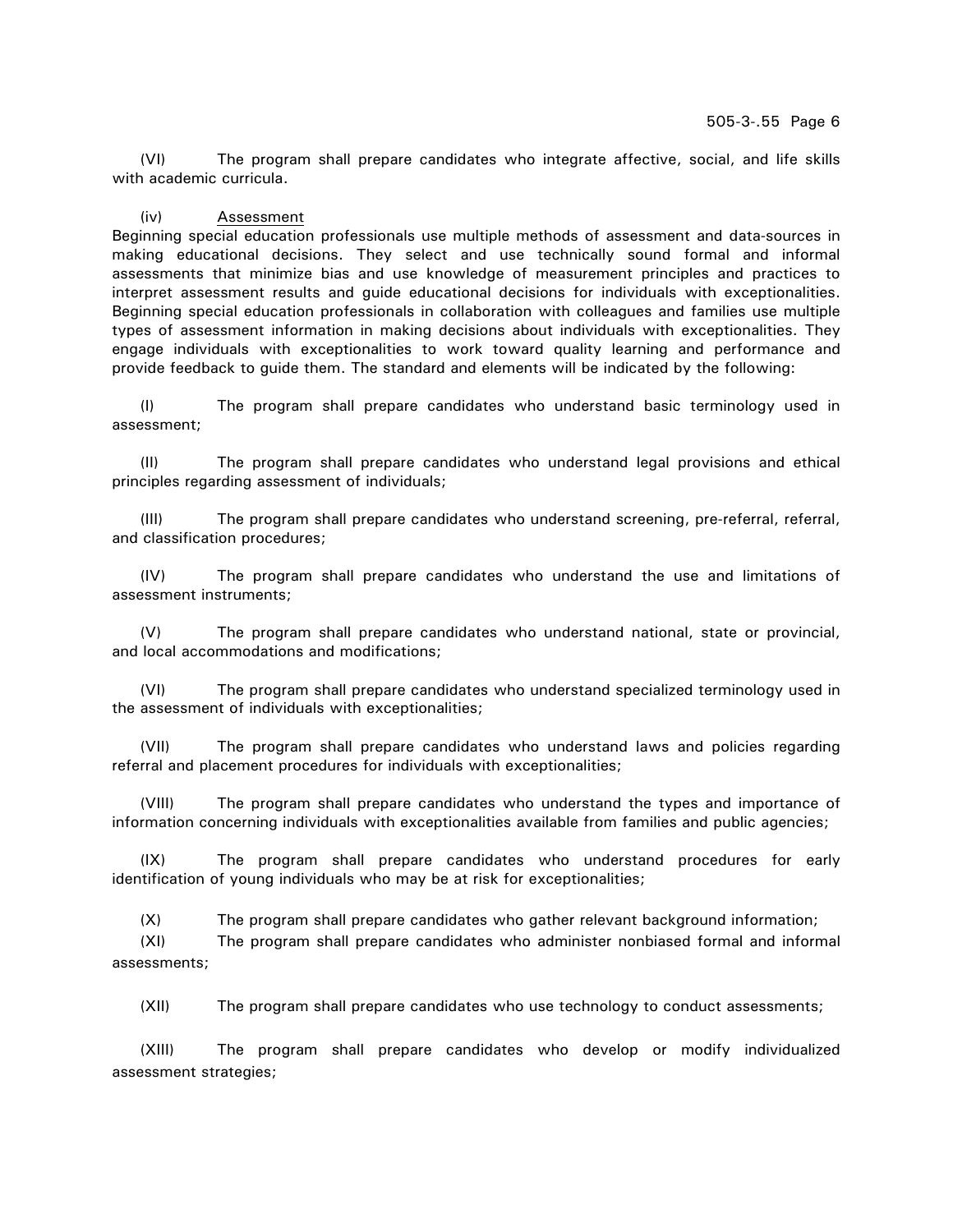(XIV) The program shall prepare candidates who interpret information from formal and informal assessments;

(XV) The program shall prepare candidates who use assessment information in making eligibility, program and placement decisions for individuals with exceptionalities, including those from culturally and/or linguistically diverse backgrounds;

(XVI) The program shall prepare candidates who report assessment results to all stakeholders using effective communication skills;

(XVII) The program shall prepare candidates who evaluate instruction and monitor progress of individuals with exceptionalities;

(XVIII) The program shall prepare candidates who create and maintain records;

(XIX) The program shall prepare candidates who implement procedures for assessing and reporting both appropriate and problematic social behaviors of individuals with exceptionalities;

(XX) The program shall prepare candidates who use exceptionality-specific assessment instruments with individuals with exceptionalities;

(XXI) The program shall prepare candidates who select, adapt and modify assessments to accommodate the unique abilities and needs of individuals with exceptionalities;

(XXII) The program shall prepare candidates who assess reliable methods of response of individuals who lack typical communication and performance abilities; and

(XXIII) The program shall prepare candidates who monitor intragroup behavior changes across subjects and activities.

(v) Instructional Planning and Strategies

Beginning special education professionals select, adapt, and use a repertoire of evidence-based instructional strategies to advance learning of individuals with exceptionalities. They consider an individual's abilities, interests, learning environments, and cultural and linguistic factors in the selection, development, and adaptation of learning experiences for individuals with exceptionalities. Beginning special education professionals use technologies to support instructional assessment, planning, and delivery for individuals with exceptionalities. They are familiar with augmentative and alternative communication systems and a variety of assistive technologies to support the communication and learning of individuals with exceptionalities. They use strategies to enhance language development and communication skills of individuals with exceptionalities, develop and implement a variety of education and transition plans for individuals with exceptionalities across a wide range of settings and different learning experiences in collaboration with individuals, families and teams, and teach to mastery and promote generalization of learning. They teach crossdisciplinary knowledge and skills such as critical thinking and problem solving to individuals with exceptionalities. The standard and elements will be indicated by the following: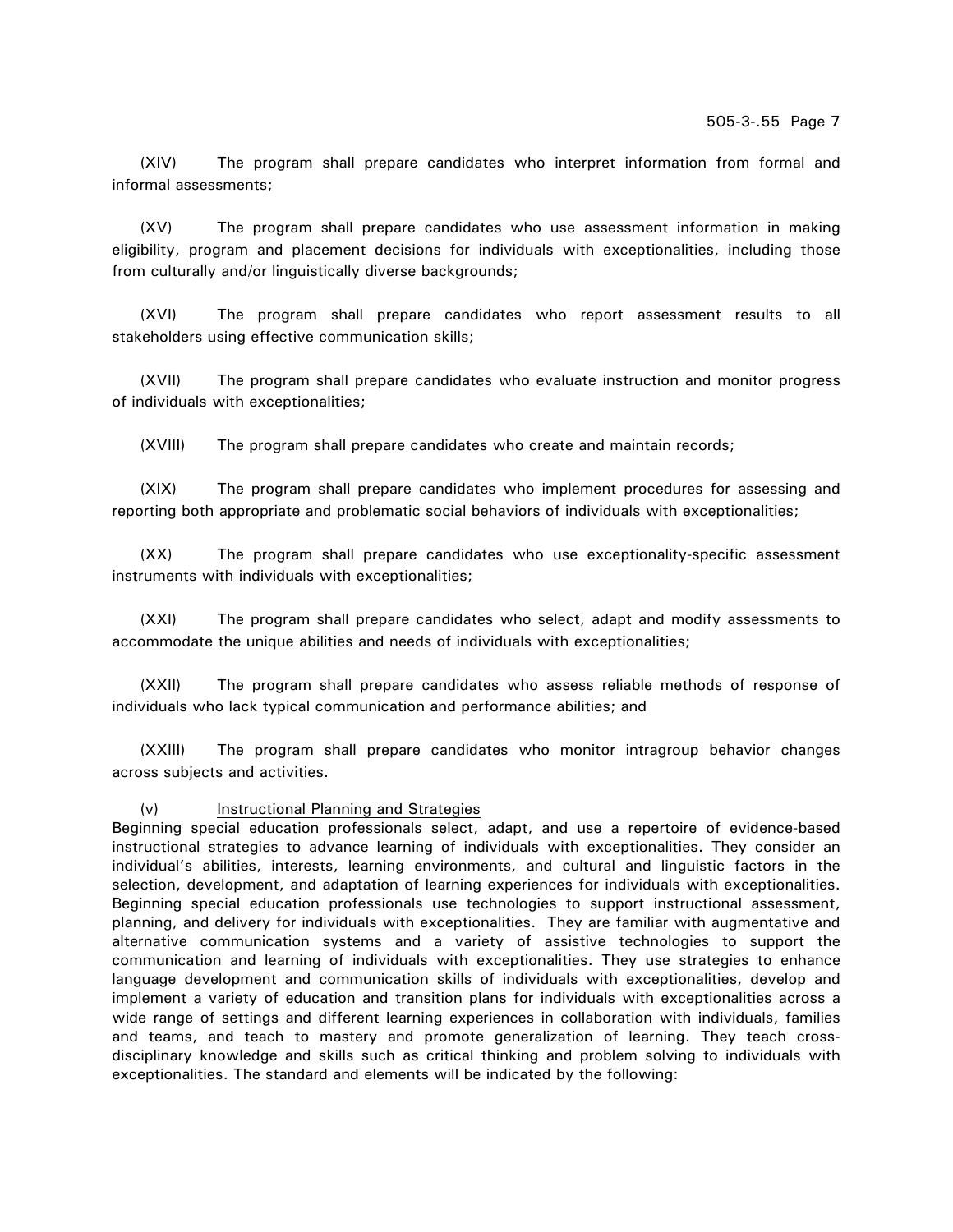(I) The program shall prepare candidates who are aware of the roles and responsibilities of the Para-educator related to instruction, intervention, and direct service;

(II) The program shall prepare candidates who know and apply evidence-based practices validated for specific characteristics of learners and settings;

(III) The program shall prepare candidates who know augmentative and assistive communication strategies;

(IV) The program shall prepare candidates who are aware of sources of specialized materials, curricula, and resources for individuals with exceptionalities;

(V) The program shall prepare candidates who communicate strategies to prepare for and take tests;

(VI) The program shall prepare candidates who understand advantages and limitations of instructional strategies and practices for teaching individuals with exceptionalities;

(VII) The program shall prepare candidates who understand strategies for prevention and intervention strategies for individuals at-risk for a disability;

(VIII) The program shall prepare candidates who know strategies for integrating studentinitiated learning experiences into ongoing instruction;

(IX) The program shall prepare candidates who know methods for increasing accuracy and proficiency in math calculations and applications;

(X) The program shall prepare candidates who understand methods for guiding individuals in identifying and organizing critical content;

(XI) The program shall prepare candidates who integrate academic instruction and behavior management for individuals and groups with exceptionalities;

(XII) The program shall prepare candidates who model career, vocational, and transition programs for individuals with exceptionalities;

(XIII) The program shall prepare candidates who identify interventions and services for individuals who may be at risk for exceptionalities;

(XIV) The program shall prepare candidates who understand relationships among exceptionalities and reading instructions;

(XV) The program shall prepare candidates who develop and implement comprehensive, longitudinal individualized programs in collaboration with team members;

(XVI) The program shall prepare candidates who involve the individual and family in setting instructional goals and monitoring progress;

(XVII) The program shall prepare candidates who use functional assessments to develop intervention plans;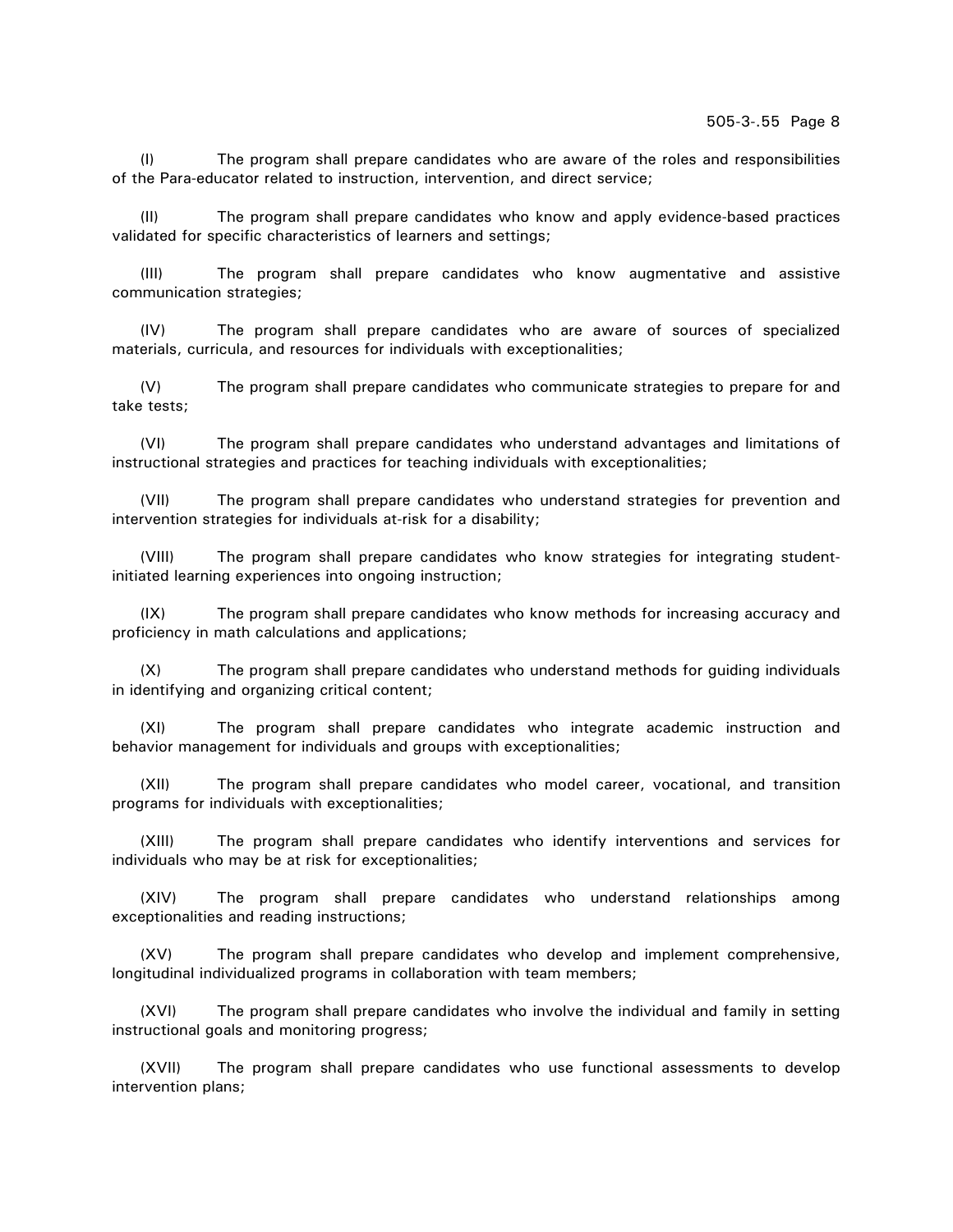(XVIII) The program shall prepare candidates who use task analysis;

(XIX) The program shall prepare candidates who sequence, implement, and evaluate individualized learning objectives;

(XX) The program shall prepare candidates who develop and select instructional content, resources, and strategies that respond to cultural, linguistic, and gender differences;

(XXI) The program shall prepare candidates who incorporate and implement instructional and assistive technology into the educational program;

(XXII) The program shall prepare candidates who prepare lesson plans;

(XXIII) The program shall prepare candidates who prepare and organize materials to implement daily lesson plans;

(XXIV) The program shall prepare candidates who use instructional time effectively;

(XXV) The program shall prepare candidates who make adjustments to instruction based on continual observations;

(XXVI) The program shall prepare candidates who prepare individuals to exhibit selfenhancing behavior in response to societal attitudes and actions;

(XXVII) The program shall prepare candidates who use strategies to facilitate integration into various settings;

(XXVIII) The program shall prepare candidates who teach individuals to use self-assessment, problem solving, and other cognitive strategies to meet their needs;

(XXIX) The program shall prepare candidates who select, adapt, and use instructional strategies and materials according to characteristics of the individual with exceptionalities;

(XXX) The program shall prepare candidates who use strategies to facilitate maintenance and generalization of skills across learning environments;

(XXXI) The program shall prepare candidates who use procedures to increase the individual's self-awareness, self-management, self-control, self-reliance, and self-esteem;

(XXXII) The program shall prepare candidates who use strategies that promote successful transitions for individuals with exceptionalities;

(XXXIII) The program shall prepare candidates who use strategies to support and enhance communication skills of individuals with exceptionalities;

(XXXIV) The program shall prepare candidates who use communication strategies and resources to facilitate understanding of subject matter for individuals with exceptionalities whose primary language is not the dominant language;

(XXXV) The program shall prepare candidates who modify instructional practices in response to ongoing assessment data;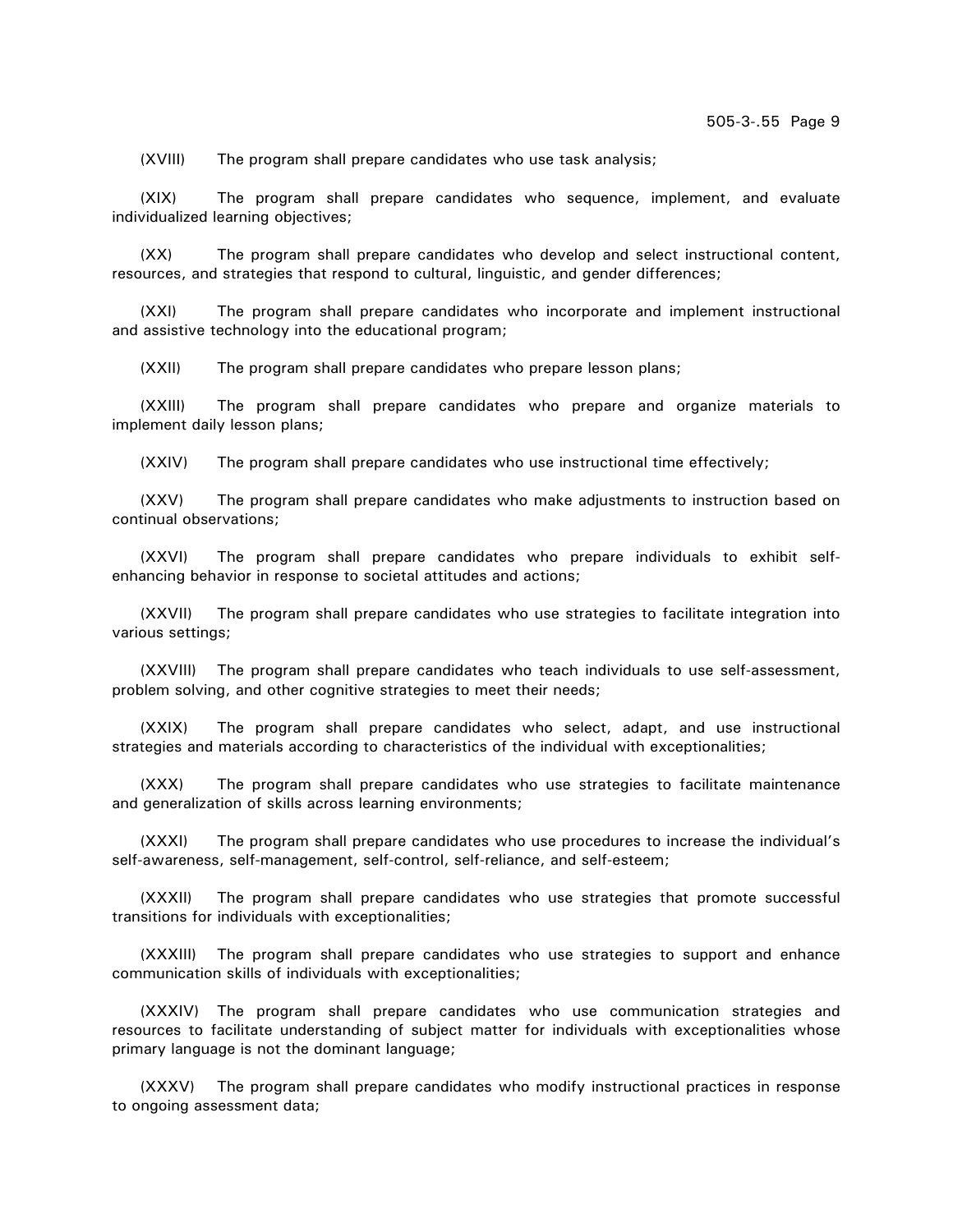(XXXVI) The program shall prepare candidates who use research-supported methods for academic and nonacademic instruction of individuals with exceptionalities;

(XXXVII) The program shall prepare candidates who use strategies from multiple theoretical approaches for individuals with exceptionalities;

(XXXVIII) The program shall prepare candidates who teach learning strategies and study skills to acquire academic content;

(XXXIX) The program shall prepare candidates who use reading methods appropriate to individuals with exceptionalities;

(XL) The program shall prepare candidates who use methods to teach mathematics appropriate to the individuals with exceptionalities;

(XLI) The program shall prepare candidates who modify pace of instruction and provide organizational cues;

(XLII) The program shall prepare candidates who use appropriate adaptations and technology for all individuals with exceptionalities;

(XLIII) The program shall prepare candidates who identify resources and techniques used to transition individuals with exceptionalities into and out of school and post-school environments;

(XLIV) The program shall prepare candidates who use a variety of non-aversive techniques to control targeted behavior and maintain attention of individuals with exceptionalities;

(XLV) The program shall prepare candidates who identify and teach basic structures and relationships within and across curricula;

(XLVI) The program shall prepare candidates who use instructional methods to strengthen and compensate for deficits in perception, comprehension, memory and retrieval;

(XLVII) The program shall prepare candidates who use responses and errors to guide instructional decisions and provide feedback to learners;

(XLVIII) The program shall prepare candidates who identify and teach essential concepts, vocabulary, and content across the general curriculum;

(XLIX) The program shall prepare candidates who implement systematic instruction in teaching reading and comprehension and monitoring strategies;

(L) The program shall prepare candidates who teach strategies for organizing and composing written products;

(LI) The program shall prepare candidates who implement systematic instruction to teach accuracy, fluency, and comprehension in content area reading and written language;

(LII) The program shall prepare candidates who enhance vocabulary development;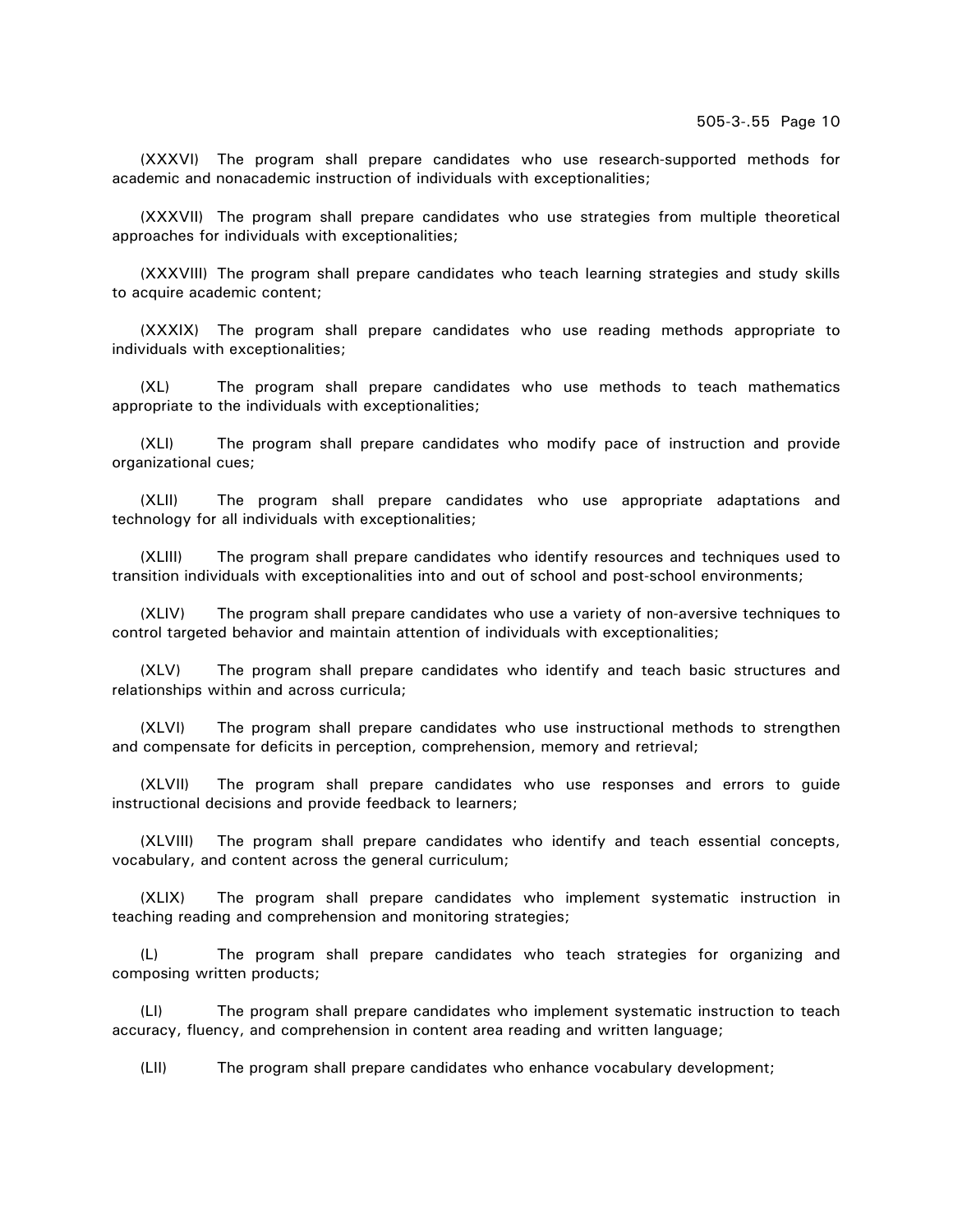(LIII) The program shall prepare candidates who teach strategies for spelling accuracy and generalization;

(LIV) The program shall prepare candidates who teach individuals with exceptionalities to monitor for errors in oral and written language;

(LV) The program shall prepare candidates who teach methods and strategies for producing legible documents;

(LVI) The program shall prepare candidates who plan instruction based on the use of alternative and augmentative communication systems;

(LVII) The program shall prepare candidates who plan and implement individualized reinforcement systems and environmental modifications at levels equal to the intensity of the behavior;

(LVIII) The program shall prepare candidates who select and use specialized instructional strategies appropriate to the abilities and needs of the individual;

(LVIX) The program shall prepare candidates who plan and implement age- and abilityappropriate instruction for individuals with exceptionalities;

(LX) The program shall prepare candidates who can select, design and use technology, materials and resources required to educate individuals whose exceptionalities interfere with communication;

(LXI) The program shall prepare candidates who interpret sensory, mobility, reflex, and perceptual information to create or adapt appropriate learning plans;

(LXII) The program shall prepare candidates who design and implement instructional programs that address independent living and career education for individuals;

(LXIII) The program shall prepare candidates who design and implement curriculum and instructional strategies for medical self-management procedures; and

(LXIV) The program shall prepare candidates who design, implement, and evaluate instructional programs that enhance social participation across environments.

(vi) Professional Learning and Ethical Practice

Beginning special education professionals use foundational knowledge of the field and their professional Ethical Principles and Practice Standards to inform special education practice, to engage in lifelong learning and to advance the profession. They use Ethical Principles and Professional Practice Standards to guide their practice and understand how foundational knowledge and current issues influence professional practice. They understand that diversity is a part of families, cultures, and schools, and that complex human issues can interact with the delivery of special education services. Beginning special education professionals understand the significance of lifelong learning and participate in professional activities and learning communities. They advance the profession by engaging in activities such as advocacy and mentoring and provide guidance and direction to Para-educators, tutors, and volunteers. The standard and elements will be indicated by the following: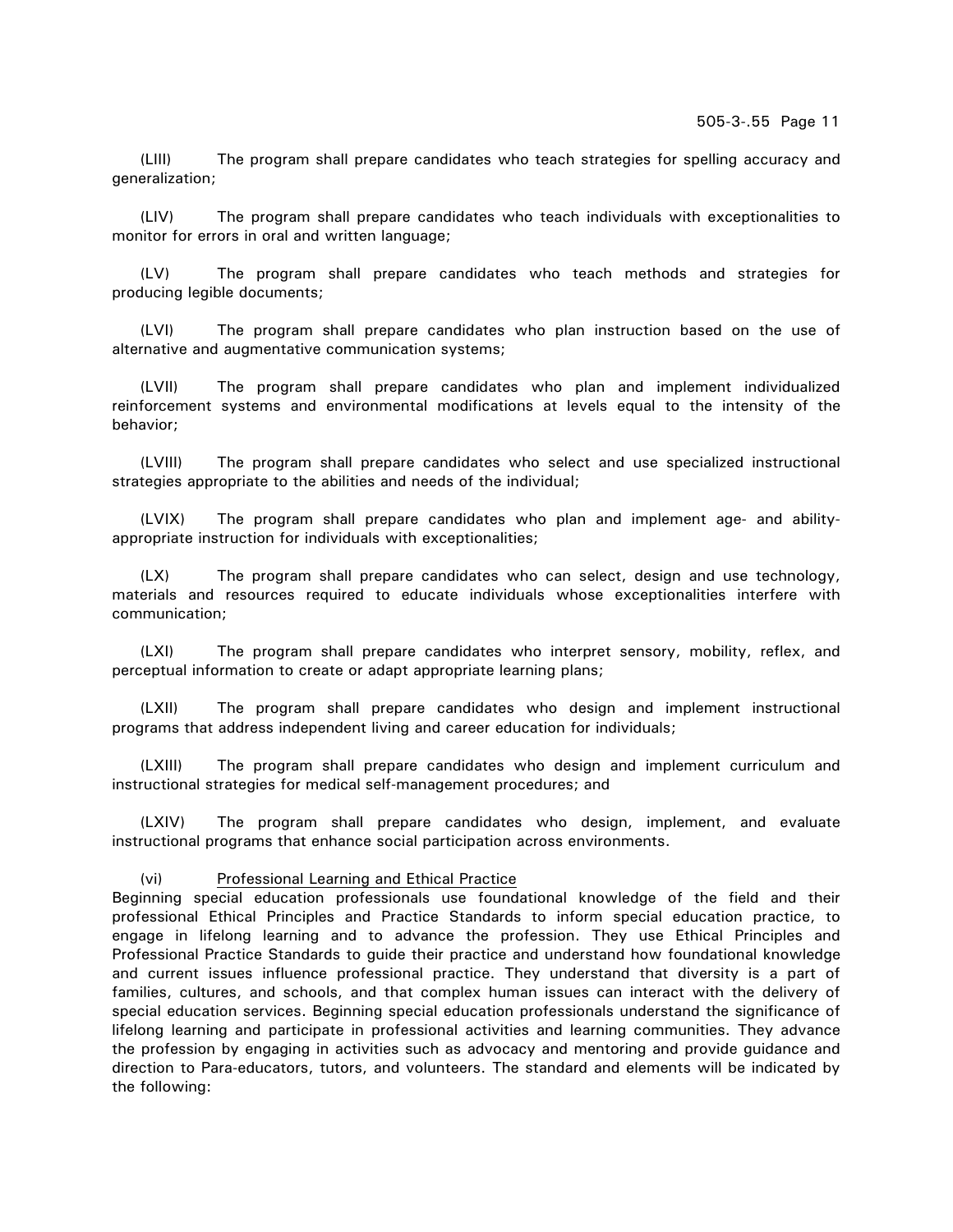(I) The program shall prepare candidates who understand models, theories, philosophies, and research methods that form the basis for special education practice;

(II) The program shall prepare candidates who understand laws, policies and ethical principles regarding behavior management, planning and implementation;

(III) The program shall prepare candidates who understand the relationship of special education to the organization and function of educational agencies;

(IV) The program shall prepare candidates who understand the rights and responsibilities of individuals with exceptionalities, parents, teachers, and other professionals, and schools related to exceptionalities;

(V) The program shall prepare candidates who understand issues in definition and identification of individuals with exceptionalities, including those from culturally and linguistically diverse backgrounds;

(VI) The program shall prepare candidates who understand issues, assurances and due process rights related to assessment, eligibility, and placement within a continuum of services;

(VII) The program shall prepare candidates who understand family systems and the role of families in the educational process;

(VIII) The program shall prepare candidates who understand historical points of view and contributions of culturally diverse groups;

(IX) The program shall prepare candidates who understand the impact of the dominant culture on shaping schools and the individuals who study and work in them;

(X) The program shall prepare candidates who understand the potential impact of differences in values, languages, and customs that can exist between the home and school;

(XI) The program shall prepare candidates who understand personal cultural biases and differences that affect one's teaching;

(XII) The program shall prepare candidates who understand the importance of the teacher serving as a model for individuals with exceptionalities;

(XIII) The program shall prepare candidates who understand the continuum of lifelong professional development;

(XIV) The program shall prepare candidates who understand methods to remain current regarding research-validated practice;

(XV) The program shall prepare candidates who understand the definitions and issues related to the identification of individuals with exceptionalities;

(XVI) The program shall prepare candidates who understand models and theories of deviance and behavior problems;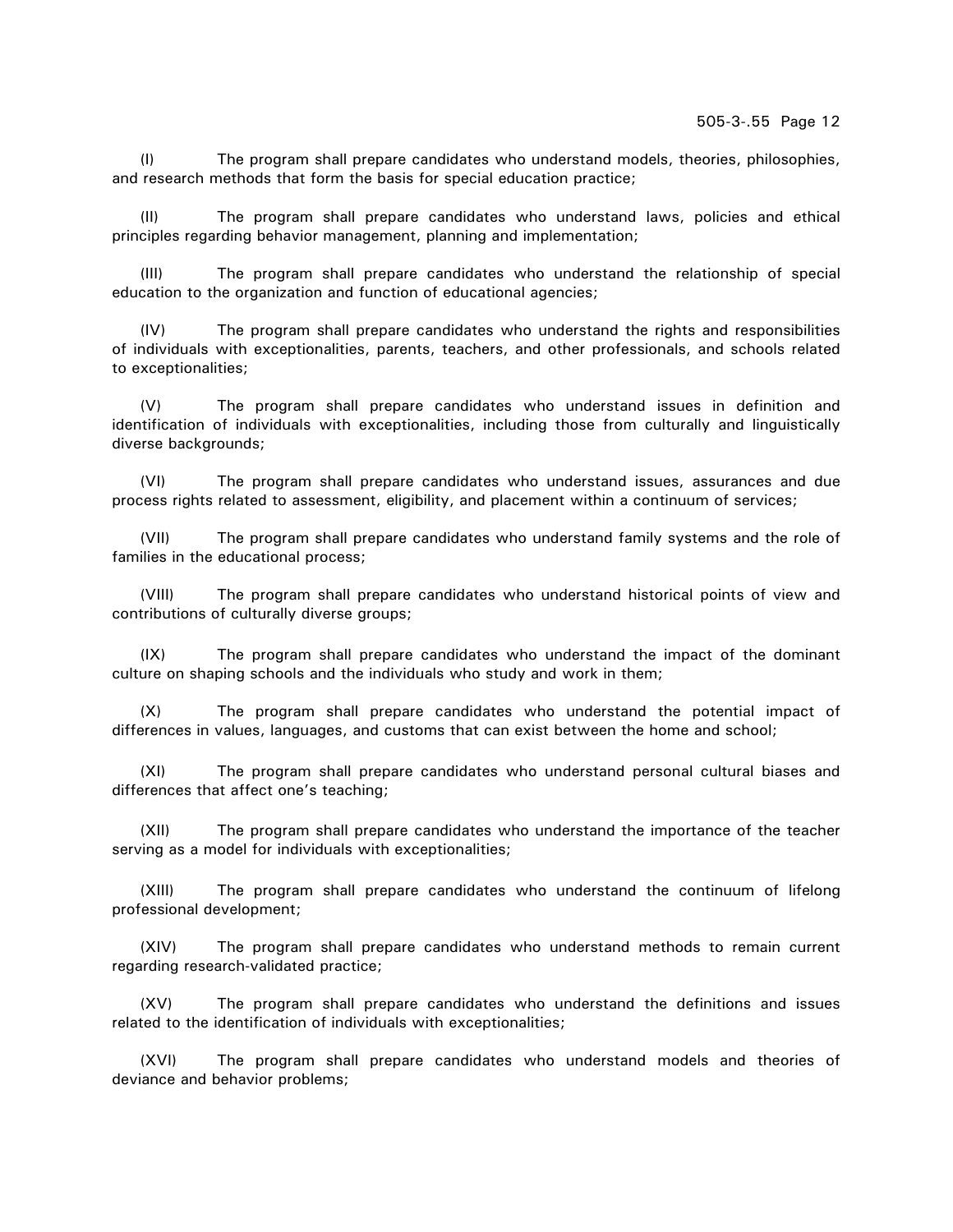(XVII) The program shall prepare candidates who understand historical foundations, classic studies, major contributors, major legislation, and current issues related to knowledge and practice;

(XVIII) The program shall prepare candidates who understand the legal, judicial, and educational systems to assist individuals with exceptionalities;

(XIX) The program shall prepare candidates who understand the continuum of placement and services available for individuals with exceptionalities;

(XX) The program shall prepare candidates who understand laws and policies related to provision of specialized health care in educational settings;

(XXI) The program shall prepare candidates who understand factors that influence the overrepresentation of culturally/linguistically diverse individuals with exceptionalities in programs for individuals with exceptionalities;

(XXII) The program shall prepare candidates who understand principles of normalization and concept of least restrictive environment;

(XXIII) The program shall prepare candidates who understand the theory of reinforcement techniques in serving individuals with exceptionalities;

(XXIV) The program shall prepare candidates who understand sources of unique services, networks, and organizations for individuals with exceptionalities;

(XXV) The program shall prepare candidates who understand organizations and publications relevant to individuals with exceptionalities;

(XXVI) The program shall prepare candidates who practice within the CEC Code of Ethics and other standards of the profession;

(XXVII) The program shall prepare candidates who uphold high standards of competence and integrity and exercise sound judgment in the practice of the profession;

(XXVIII) The program shall prepare candidates who act ethically in advocating for appropriate services;

(XXIX) The program shall conduct professional activities in compliance with applicable laws and policies;

(XXX) The program shall prepare candidates who demonstrate commitment to developing the highest education and quality-of-life potential of individuals with exceptional learning needs;

(XXXI) The program shall prepare candidates who demonstrate sensitivity for the culture, language, religion, gender, disability, socio-economic status, and sexual orientation of individuals;

(XXXII) The program shall prepare candidates who practice within their skill limit and obtain assistance as needed;

(XXXIII) The program shall prepare candidates who use verbal, nonverbal, and written language effectively;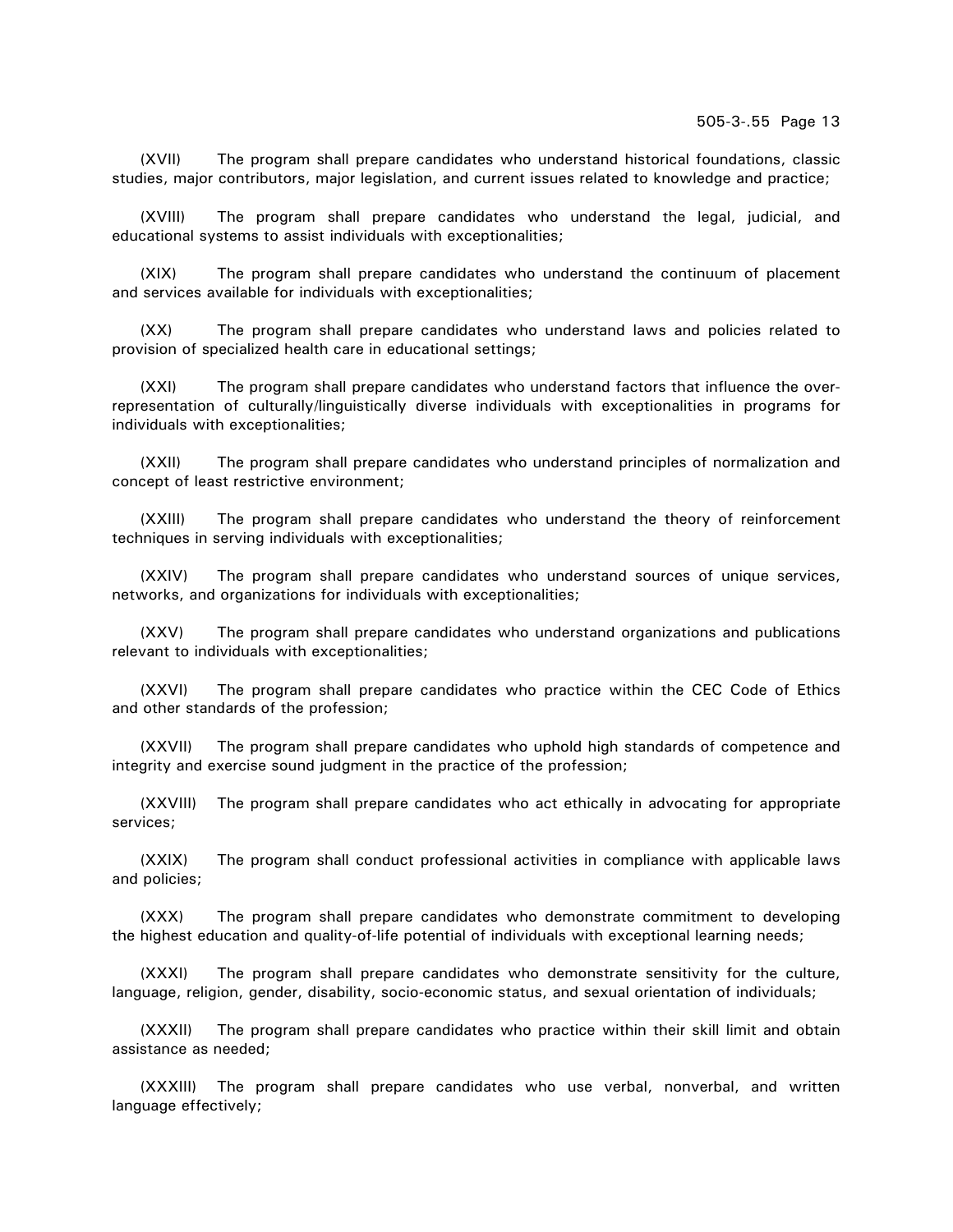(XXXIV) The program shall prepare candidates who conduct self-evaluation of instruction;

(XXXV) The program shall prepare candidates who access information on exceptionalities;

(XXXVI) The program shall prepare candidates who reflect on one's practice to improve instruction and guide professional growth;

(XXXVII) The program shall prepare candidates who engage in professional activities that benefit individuals with exceptionalities, their families, and one's colleagues.

(XXXVIII) The program shall prepare candidates who demonstrate commitment to engage in evidence-based practices;

(XXXIX) The program shall prepare candidates who articulate personal philosophies of special education;

(XL) The program shall prepare candidates who participate in the activities of professional organizations relevant to individuals with exceptionalities; and

(XLI) The program shall prepare candidates who consider it their ethical responsibility to advocate for appropriate services for individuals with exceptionalities.

#### (vii) Collaboration

Beginning special education professionals collaborate with families, other educators, related service providers, individuals with exceptionalities, and personnel from community agencies in culturally responsive ways to address the needs of individuals with exceptionalities across a range of learning experiences. They use the theory and elements of effective collaboration, serve as a collaborative resource to colleagues and use collaboration to promote the well-being of individuals with exceptionalities across a wide range of settings and collaborators. The standard and elements will be indicated by the following:

(I) The program shall prepare candidates who know models and strategies of consultation and collaboration;

 (II) The program shall prepare candidates who know the roles of individuals with exceptional learning needs, families, and school and community personnel in the planning of an individualized program;

(III) The program shall prepare candidates who understand the concerns of families of individuals with exceptional learning needs and strategies to help address these concerns;

(IV) The program shall prepare candidates who know culturally responsive factors that promote effective communication and collaboration with individuals with exceptional learning needs, families, school personnel, and community members;

(V) The program shall prepare candidates who provide parent education programs and behavior management guides that address severe behavior problems and facilitation of communication for individuals with exceptionalities;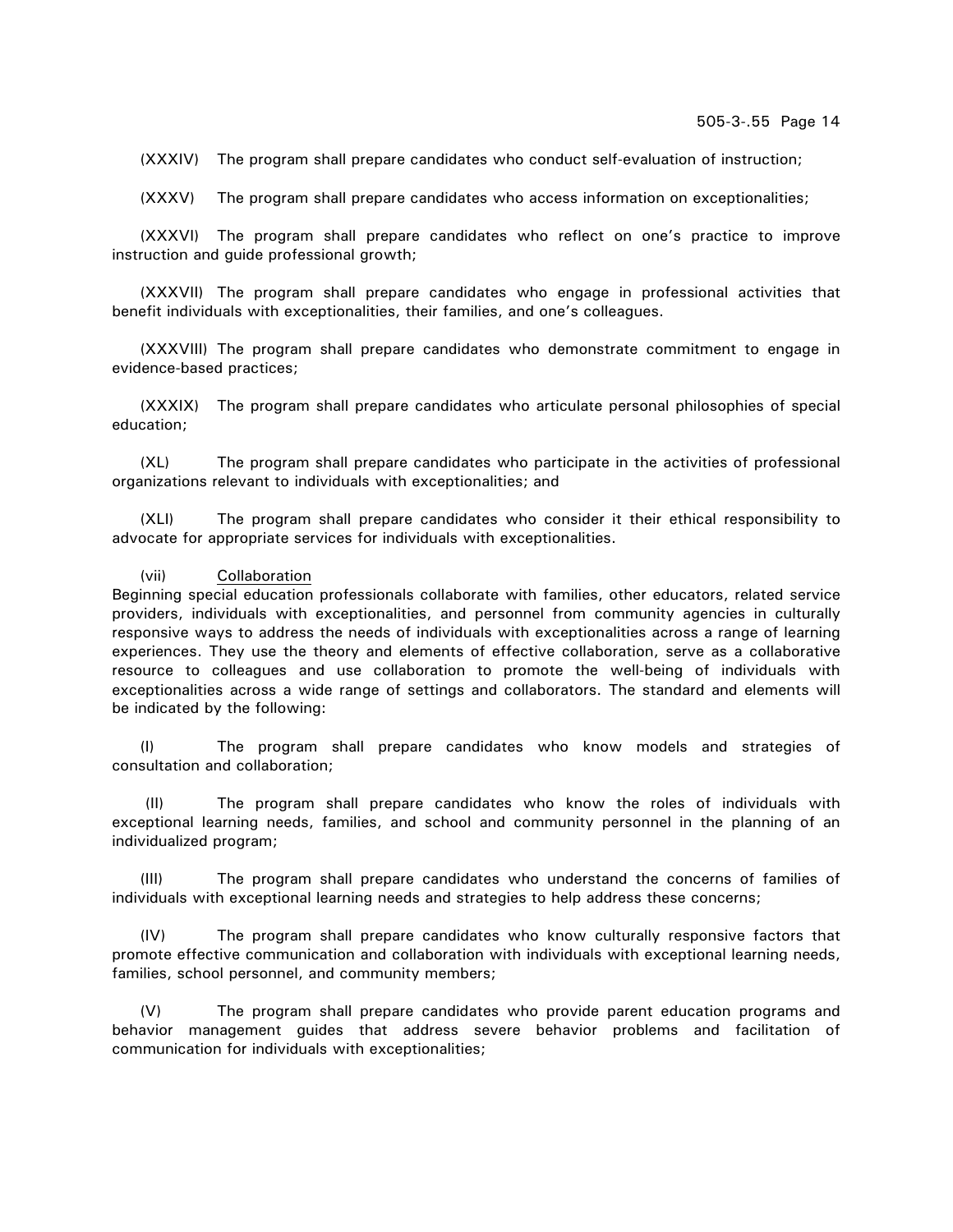(VI) The program shall prepare candidates who understand the collaborative and/or consultative role for the special education teacher in the reintegration of individuals with exceptionalities;

(VII) The program shall prepare candidates who understand the roles of professional groups and referral agencies in identifying, assessing, and providing services to individuals with exceptionalities;

(VIII) The program shall prepare candidates who know co-planning and co-teaching methods to strengthen content acquisition of individuals with learning exceptionalities;

(IX) The program shall prepare candidates who maintain confidential communication about individuals with exceptional learning needs;

(X) The program shall prepare candidates who collaborate with families and others in the assessment of individuals with exceptional learning needs;

(XI) The program shall prepare candidates who foster respectful and beneficial relationships between families and professionals;

(XII) The program shall prepare candidates who assist individuals with exceptionalities and their families in becoming active participants in the educational team;

(XIII) The program shall prepare candidates who plan and conduct collaborative conferences with individuals with exceptionalities and their families;

(XIV) The program shall prepare candidates who collaborate with school personnel and community members in integrating individuals with exceptional learning needs into various settings;

(XV) The program shall prepare candidates who use group problem solving skills to develop, implement and evaluate collaborative activities;

(XVI) The program shall prepare candidates who model techniques and coach others in the use of instructional methods and accommodations;

(XVII) The program shall prepare candidates who communicate with school personnel about the characteristics and needs of individuals with exceptional learning needs

(XVIII) The program shall prepare candidates who communicate effectively with families of individuals with exceptional learning needs from diverse backgrounds;

(XIX) The program shall prepare candidates who observe, evaluate and provide feedback to Para-educators;

(XX) The program shall prepare candidates who use local community and state and provincial resources to assist in programming with individuals with exceptionalities;

(XXI) The program shall prepare candidates who select, plan, and coordinate activities of related services' personnel to maximize direct instruction for individuals with exceptionalities;